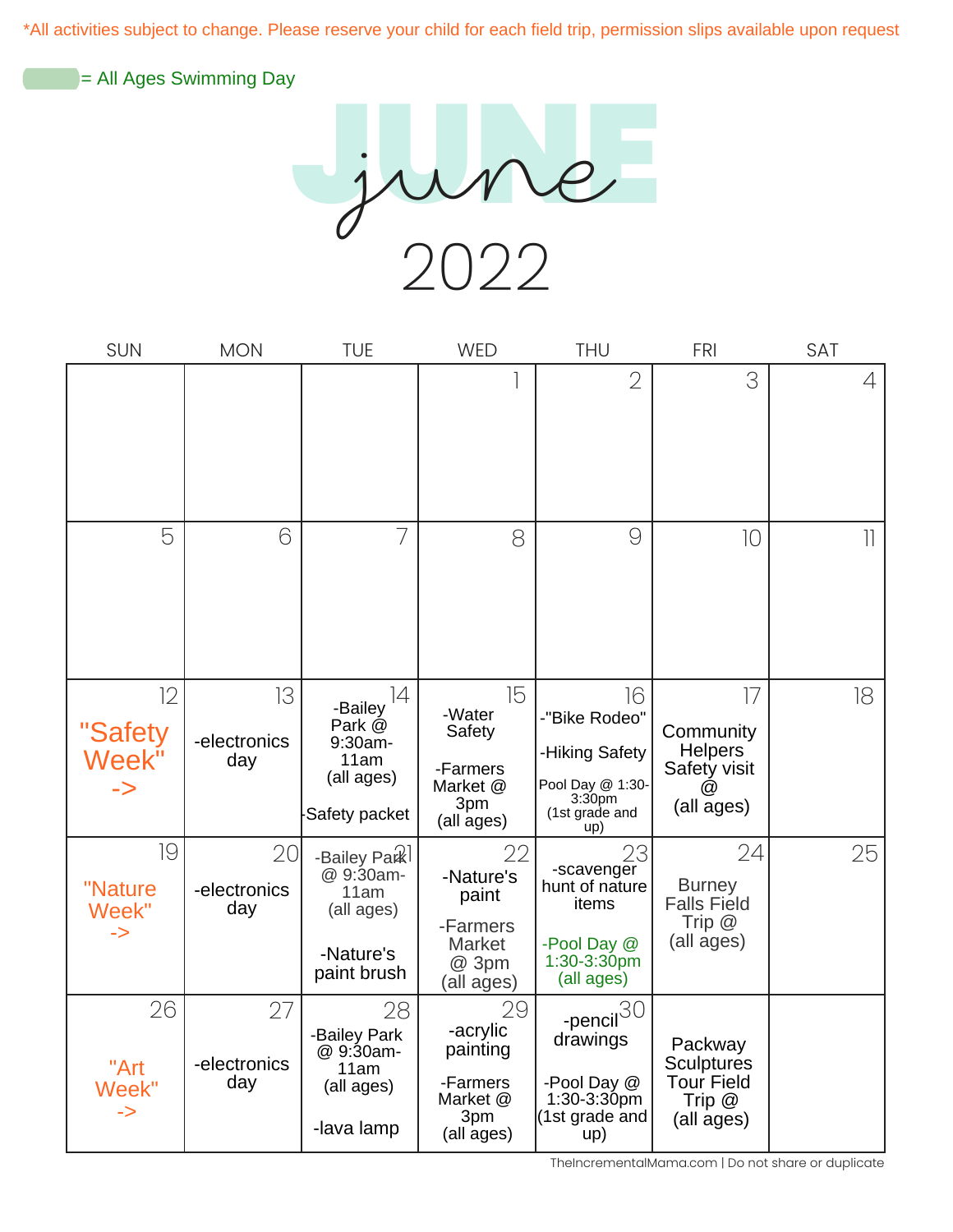\*All activities subject to change. Please reserve your child for each field trip, permission slips available upon request

= All Ages Swimming Day

2022 JULY july

| <b>SUN</b>                                | <b>MON</b>                                      | <b>TUE</b>                                                                 | <b>WED</b>                                                                  | <b>THU</b>                                                                                    | <b>FRI</b>                                                                                               | <b>SAT</b>     |
|-------------------------------------------|-------------------------------------------------|----------------------------------------------------------------------------|-----------------------------------------------------------------------------|-----------------------------------------------------------------------------------------------|----------------------------------------------------------------------------------------------------------|----------------|
|                                           |                                                 |                                                                            |                                                                             |                                                                                               | Packway<br><b>Sculptures</b><br><b>Tour Field</b><br>Trip $@$<br>(all ages)                              | $\overline{2}$ |
| 3<br>"Sports<br>Week"<br>$\rightarrow$    | 4<br><b>CLOSED</b>                              | 5<br>-Bailey Park<br>@ 9:30am-<br>11am<br>(all ages)<br>-relay races       | 6<br>-tug-o-war<br>-Farmers<br>Market @<br>3pm<br>(all ages)                | -mission<br>7<br><i>impossible</i><br>-Pool Day<br>@ 1:30-<br>3:30pm<br>(1st grade<br>and up) | 8<br>-Bowling Field<br>Trip<br>@ 12pm<br>(big kids)<br>-Water Play<br>(preschoolers)                     | 9              |
| 10<br>"Healthy/<br>Cooking<br>Week"<br>-> | $\overline{\phantom{a}}$<br>-electronics<br>day | 12<br>-Bailey Park<br>@ 9:30am-<br>11am<br>(all ages)<br>-brownies         | 13<br>-salad<br>-Farmers<br>Market @<br>3pm<br>(all ages)                   | $\overline{14}$<br>-spaghetti<br>sauce<br>-Pool Day @<br>1:30-3:30pm<br>(1st grade<br>and up) | 15<br>Cooking Dinner<br>for families @ 4<br>pm<br>(big kids)<br>-Water Play<br>(preschoolers)            | 16             |
| 17<br>"Growing<br>Week"<br>->             | 18<br>-electronics<br>day                       | 19<br>-Bailey Park<br>@ 9:30am-<br>11am<br>(all ages)<br>-"nuked<br>seeds" | 20<br>-grow plants<br>in bag<br>-Farmers<br>Market @<br>3pm<br>(all ages)   | 21<br>-colorizing<br>plants<br>-Pool Day<br>$@1:30-$<br>3:30pm<br>(all ages)                  | 22<br>-Nature Walk<br>Field Trip @<br>12pm<br>(big kids)<br>-Water Play<br>(preschoolers)                | 23             |
| 24/31<br>"Water<br>Week"<br>$\Rightarrow$ | 25<br>-electronics<br>day                       | 26<br>Bailey Park-<br>@ 9:30am-<br>11am<br>(all ages)<br>-sink or float    | 27<br>-spray/splatter<br>paint<br>-Farmers<br>Market @<br>3pm<br>(all ages) | -super $28$<br>soapy<br>boats<br>-Pool Day @<br>$1:30-3:30$ pm<br>(1st grade<br>and up)       | 29<br>-Pool Field Trip<br>@ 1:30pm-<br>3:30 <sub>pm</sub><br>(all kids)<br>-Water Play<br>(preschoolers) | 30             |

TheIncrementalMama.com | Do not share or duplicate